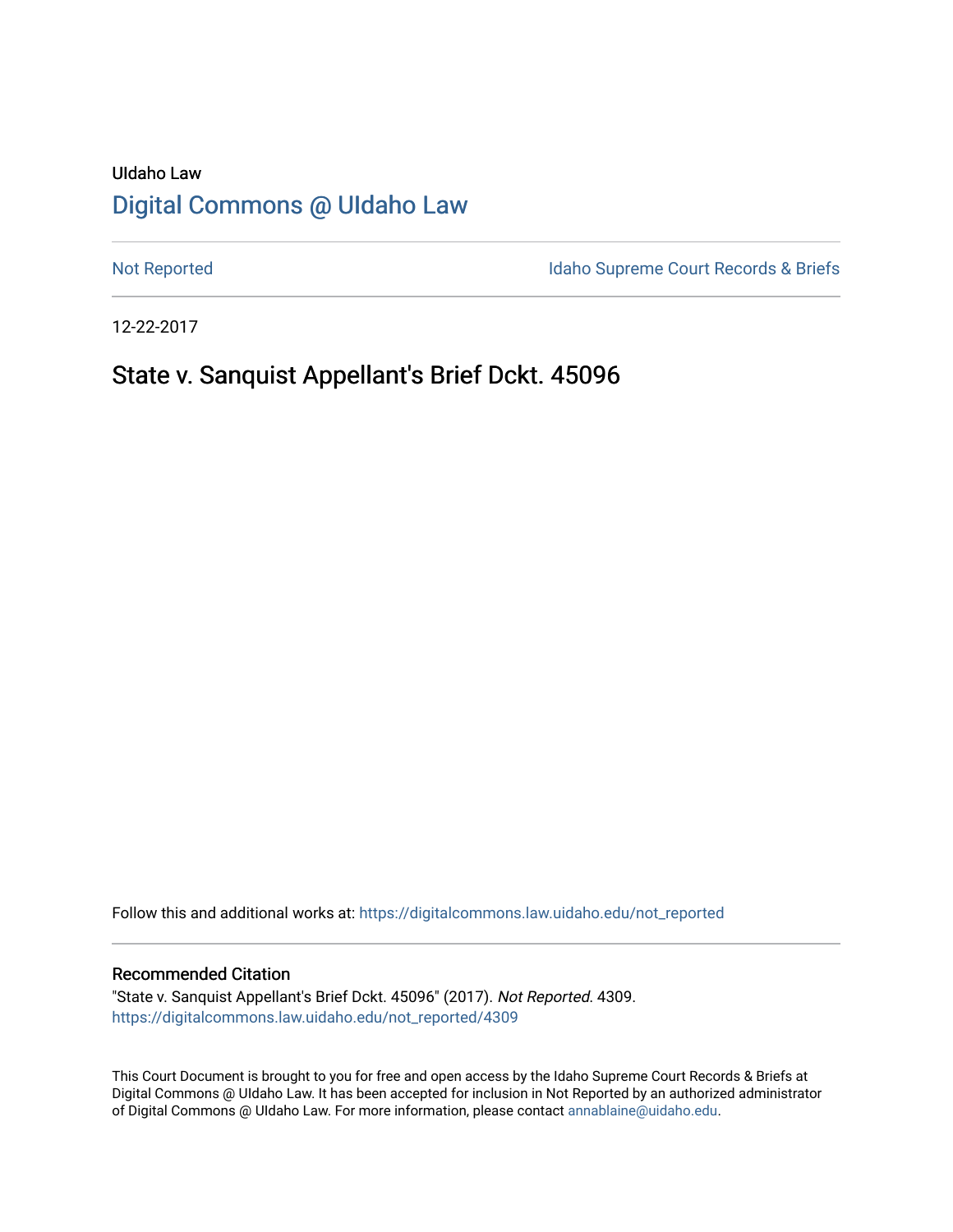#### **IN THE SUPREME COURT OF THE STATE OF IDAHO**

**STATE OF IDAHO, ) Plaintiff-Respondent, ) v. ) CR 2016-20343 ASHLEY LYNNE SANQUIST, ) APPELLANT'S BRIEF Defendant-Appellant. )**

**) NO. 45096**

**) KOOTENAI COUNTY NO.**

### **BRIEF OF APPELLANT** \_\_\_\_\_\_\_\_\_\_\_\_\_\_\_\_\_\_\_\_\_\_\_\_

\_\_\_\_\_\_\_\_\_\_\_\_\_\_\_\_\_\_\_\_\_\_\_\_

**)**

**)**

**)**

### **APPEAL FROM THE DISTRICT COURT OF THE FIRST JUDICIAL DISTRICT OF THE STATE OF IDAHO, IN AND FOR THE COUNTY OF KOOTENAI**

\_\_\_\_\_\_\_\_\_\_\_\_\_\_\_\_\_\_\_\_\_\_\_\_

**HONORABLE JOHN T. MITCHELL District Judge** \_\_\_\_\_\_\_\_\_\_\_\_\_\_\_\_\_\_\_\_\_\_\_\_

**State Appellate Public Defender Deputy Attorney General I.S.B. #6555 Criminal Law Division**

**BRIAN R. DICKSON Boise, Idaho 83720-0010 Deputy State Appellate Public Defender (208) 334-4534 I.S.B. #8701 322 E. Front Street, Suite 570 Boise, Idaho 83702 Phone: (208) 334-2712 Fax: (208) 334-2985 E-mail: documents@sapd.state.id.us**

**ATTORNEYS FOR ATTORNEY FOR DEFENDANT-APPELLANT PLAINTIFF-RESPONDENT**

**ERIC D. FREDERICKSEN KENNETH K. JORGENSEN P.O. Box 83720**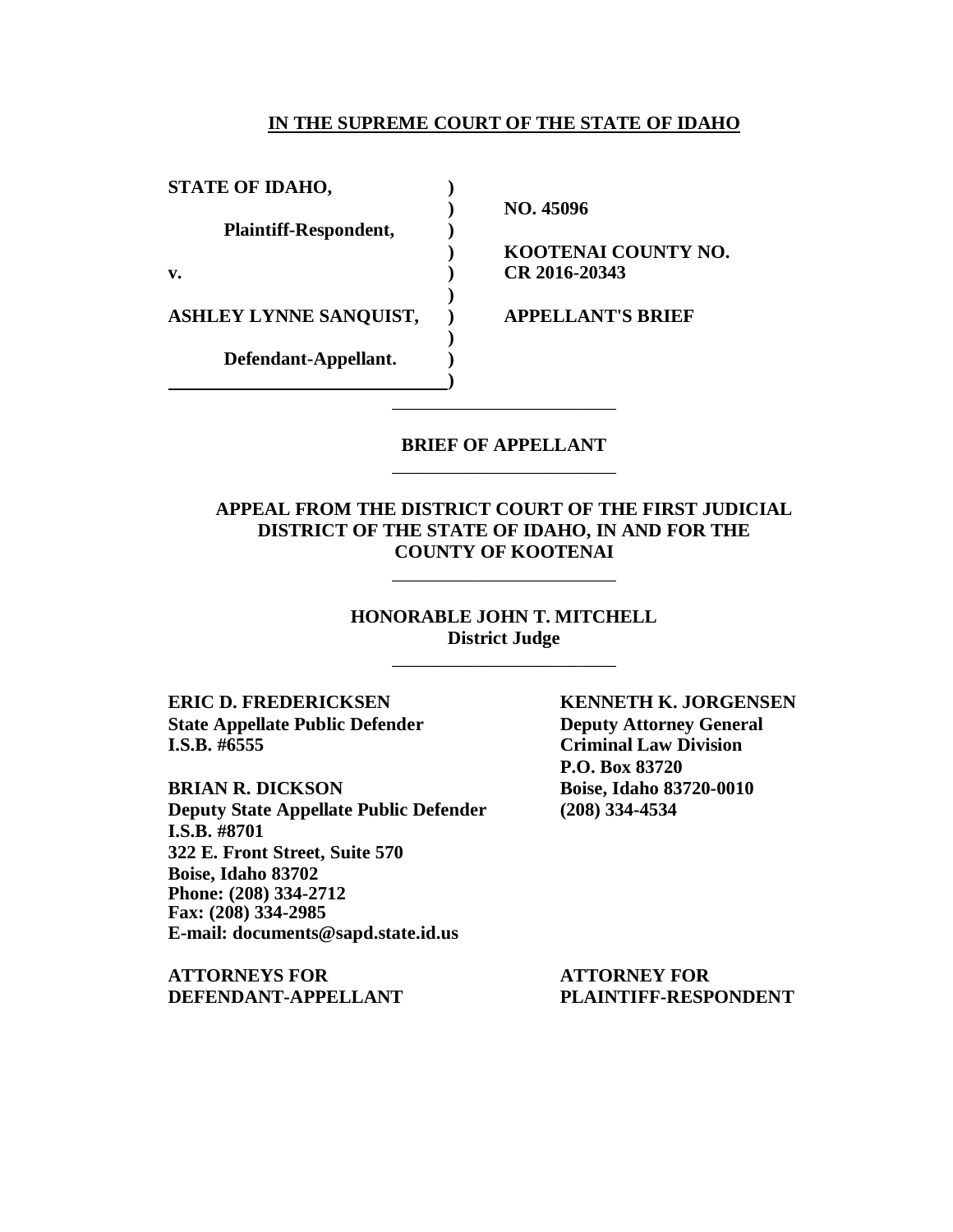# **TABLE OF CONTENTS**

# PAGE

| Statement of the Facts and                                                                                                                          |  |
|-----------------------------------------------------------------------------------------------------------------------------------------------------|--|
|                                                                                                                                                     |  |
|                                                                                                                                                     |  |
| The District Court Erred By Denying Ms. Sanquist's Motion To Suppress<br>The Evidence Discovered As A Result Of An Unlawfully-Extended<br>Detention |  |
|                                                                                                                                                     |  |
| B. The Officers Did Not Have Reasonable Suspicion To Continue The<br>Investigative Detention Once The Police Database Corroborated                  |  |
|                                                                                                                                                     |  |
|                                                                                                                                                     |  |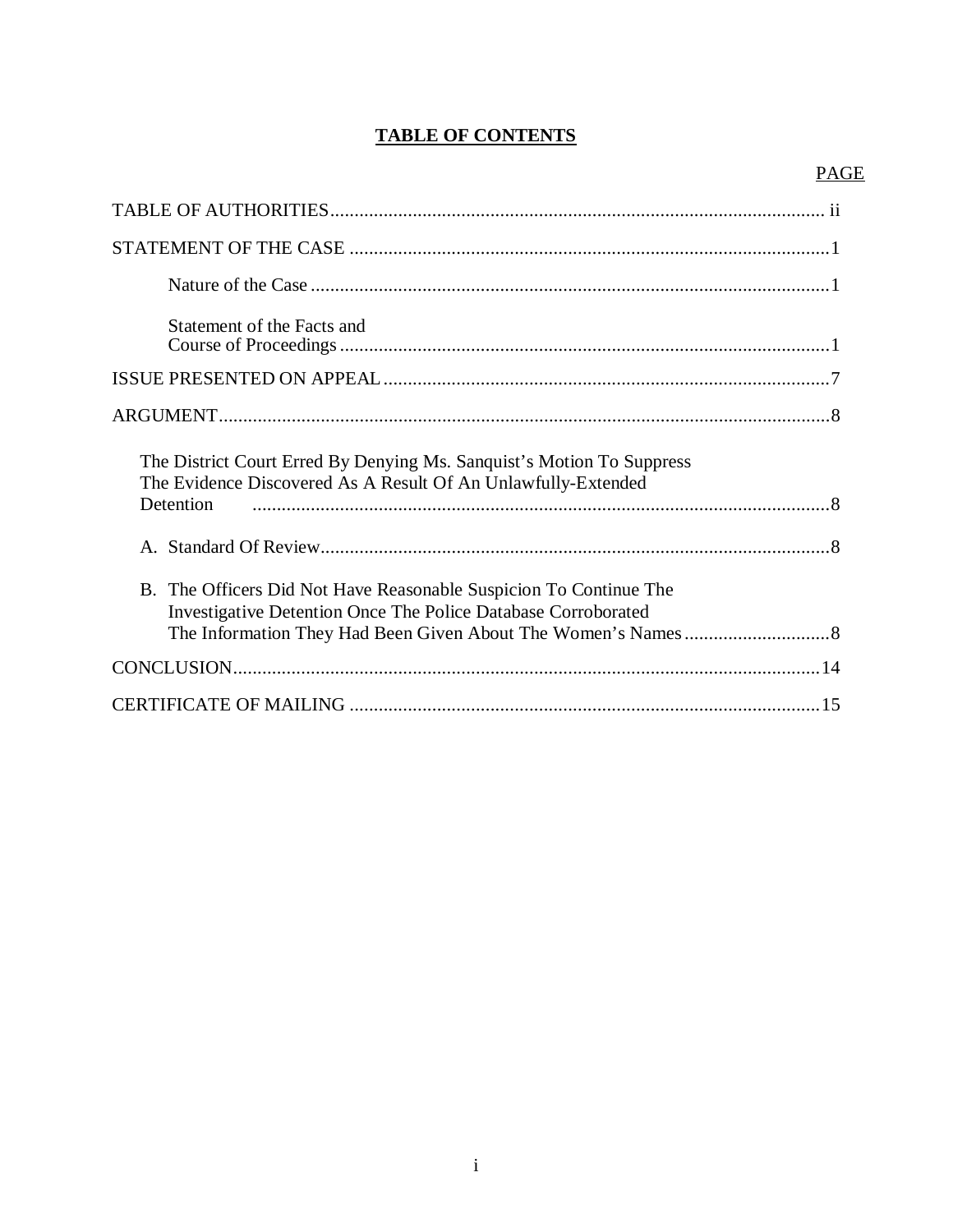# **TABLE OF AUTHORITIES**

## Cases

# **Statutes**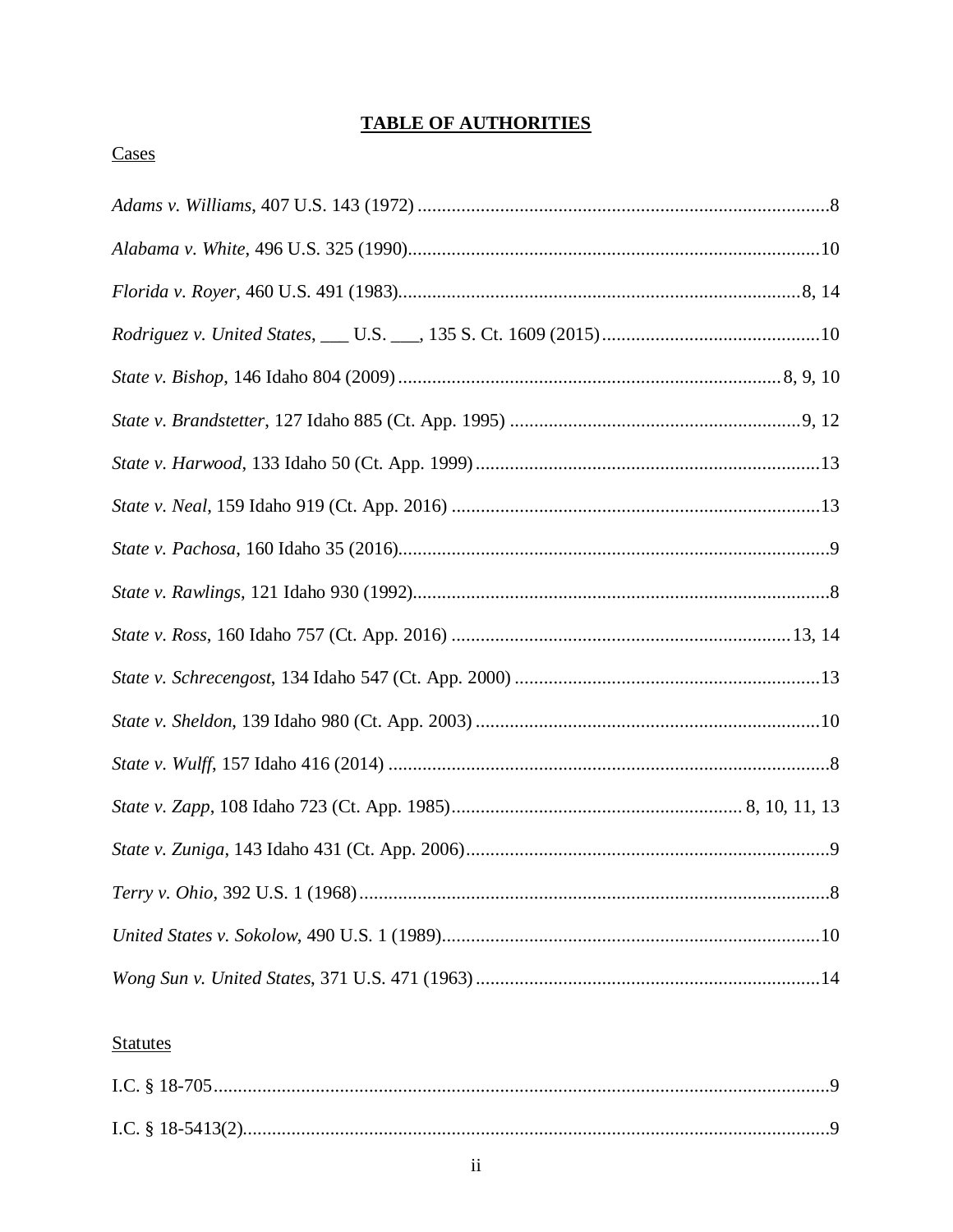#### STATEMENT OF THE CASE

#### Nature of the Case

Ashley Sanquist contends the district court erred when it denied her motion to suppress the evidence in this case, which was found as a result of an unlawfully-prolonged investigative detention. Once the police database provided profiles which corroborated the information Ms. Sanquist and her companion had given the officers about their names, the mission of the stop was complete and the officers no longer had a reasonable suspicion upon which to continue detaining them. Rather, the officers unlawfully continued to detain them based on a mere hunch that the corroborated information was still false. Accordingly, this Court should reverse the order denying Ms. Sanquist's motion to suppress that evidence, vacate her judgment of conviction, and remand this case for further proceedings.

#### Statement of the Facts and Course of Proceedings

Officers Cannon and Johnson responded to a call reporting that two unknown, and therefore, suspicious, women were sitting in a car parked outside a bail bond office during business hours. (Tr., Vol.[1](#page-4-0), p.8, L.15 - p.9, L.2, p.48, Ls.1-7.)<sup>1</sup> One woman was sitting in the front passenger seat of the car, and the other was sitting in the back, driver-side seat. (Tr., Vol.1, p.10, L.20 - p.11, L.7.) They told the officers that they had arrived in that car with its owner,

<span id="page-4-0"></span><sup>&</sup>lt;sup>1</sup> The transcripts in this case are provided in three independently bound and paginated volumes. To avoid confusion, "Vol.1" will refer to the volume containing the transcript of the preliminary hearing, of which the district court took judicial notice in regard to Ms. Sanquist's motion to suppress. (Tr., Vol.2, p.4, Ls.13-14.) "Vol.2" will refer to the volume containing the transcripts of the hearing on the motion to suppress and the sentencing hearing. "Vol.3" will refer to the volume containing the transcript of the change of plea hearing.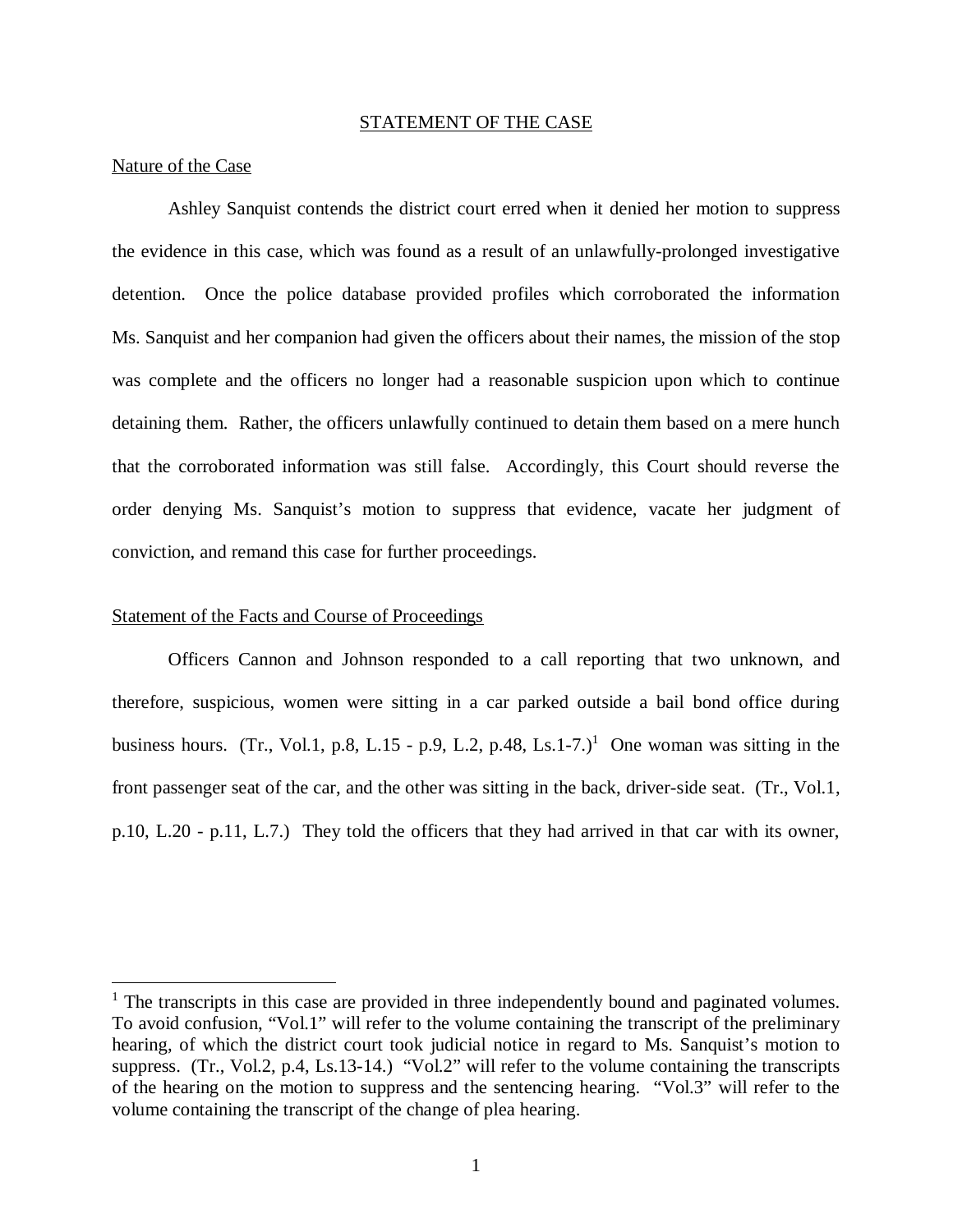Justin Buck, who had just been taken into custody inside the bail bond office. (Defense Exhibit A, clip  $1179971, -0.15.$ <sup>[2](#page-5-0)</sup>

Both women stated they did not have identification on them. (*See* Defense Exhibit A, clip 1180013, ~0:45.) However, when asked, Ms. Sanquist (who had been in the back seat) gave Officer Cannon her name. (Tr., Vol.1, p.10, L.23 - p.11, L.2; Defense Exhibit A, clip 1180013,  $\sim$ 1:15.) He requested over his radio that the name she gave be against the police database, and that search returned a profile which matched Ms. Sanquist's physical description. (Defense Exhibit A, clip 1180013, ~1:45, 3:20, 14:30.) Officer Cannon also asked Ms. Sanquist who the other woman was, and Ms. Sanquist said her first name was Jacqueline, and that she thought her last name was "Bruss," though she explained she was not sure about that. (Defense Exhibit A, clip 1180013, ~3:54-4:56, 6:44.)

Officer Cannon testified that, during that period of questioning, Ms. Sanquist was not free to leave. (Tr., Vol.1, p.31, Ls.14-16.) He asked her if anything in the car was hers, and she identified her purse for him. (Defense Exhibit A, clip 1180013, ~5:20.) When he asked if he could search her purse, she told him, "No, you may not." (Defense Exhibit A, clip 1180013, ~9:00; *see also* Tr., Vol.1, p.38, Ls.10-11 (Officer Cannon testifying he did not have permission to search Ms. Sanquist's purse).)

Meanwhile, Officer Johnson was talking with the woman from the front passenger seat, who said her name was Jaqueline Bulgar. (Defense Exhibit A, clip 1179971, ~0:35.) However,

<span id="page-5-0"></span><sup>&</sup>lt;sup>2</sup> Defense Exhibit A consisted of several video clips and photographs which were not independently marked. (*See* Tr., Vol.2, p.6., Ls.21-25.) The prosecutor's only objection to that exhibit was that one of the video clips was duplicative of State's Exhibit 1. (Tr., Vol.2, p.7, Ls.6-11.) Therefore, to avoid confusion, citations to that exhibit will include the file name, which is a numeric identifier. Citations to the video clips will also include an indication of when in the clip the cited matter is referenced. If quotes from the video clips are necessary, they are reproduced to the best of appellate counsel's ability.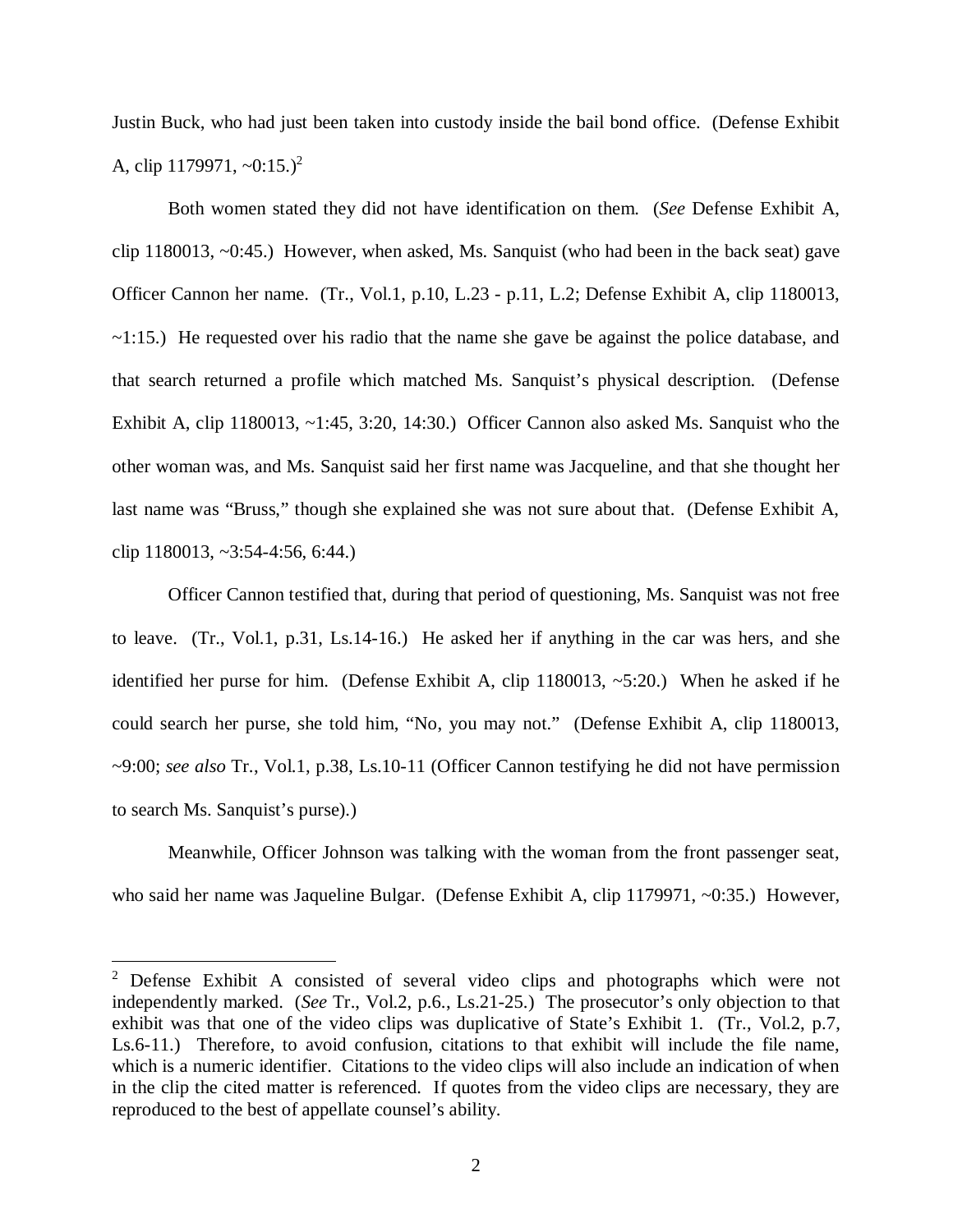she was nervous and had trouble telling Officer Johnson her birthdate. (Defense Exhibit A, clip 1179971, ~0:35.) Nevertheless, a search of the police database for the information Ms. Bulgar gave also returned with a valid profile.<sup>[3](#page-6-0)</sup> (Defense Exhibit A, clip1179971, ~13:16; *see also* Defense Exhibit A, clip 1180013, ~8:38 (Officer Cannon looking at that profile).) Officer Johnson remarked to Officer Cannon that the physical description and picture contained in the profile for Ms. Bulgar mostly matched the woman from the front passenger seat. (Defense Exhibit A, clip1179971, ~13:16.) The only part which did not match was a reference to a tattoo on Ms. Bulgar's leg, which the woman in the front seat did not have, though Officer Johnson remarked that the reference to the tattoo could have been a clerical error. (Defense Exhibit A, clip 1179971, ~13:21.)

Despite having received information from their database which corroborated the information both women had given about their respective names, the officers continued to detain them. (*See* Tr., Vol.1, p.55, Ls.17-19, p.57, Ls.19-23 (Officer Johnson testifying neither woman was free to leave during that period of time).) Specifically, Officer Johnson stood watching them while Officer Cannon went into the bail bond office to talk with the reporting party, Tiffany Burnette. (*See* Defense Exhibit A, clip 1179971, ~9:16-12:50; Defense Exhibit A, clip 1180013,  $~10:30.$ 

Ms. Burnette told Officer Cannon that she and the owner of the car, Justin Buck, had been in a relationship, but they had broken up nearly a year earlier. (Defense Exhibit A, clip 1180013, ~11:20; *compare* R., p.70.) She stated that, since that breakup, she believed Mr. Buck had been using methamphetamine and hanging around with "the two girls," though she also

<span id="page-6-0"></span><sup>&</sup>lt;sup>3</sup> Officer Cannon subsequently tried a search for the name "Bruss," but apparently found no profile for that name. (*See* Defense Exhibit A, clip 1180013, ~8:25.)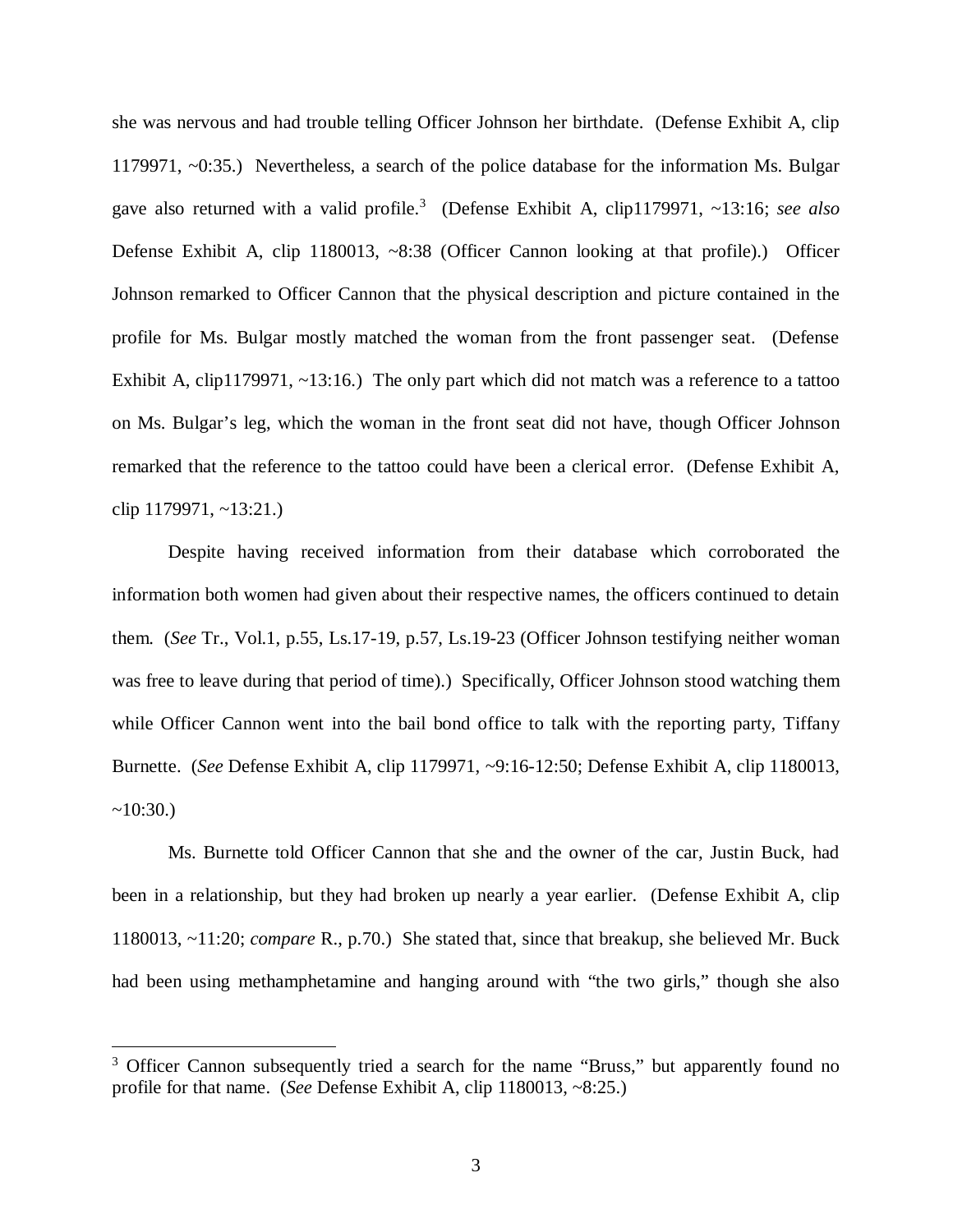stated she did not know the two women outside. (Defense Exhibit A, clip 1180013,  $\sim$ 11:15.) When Officer Cannon asked if she owned the car, Ms. Burnette immediately told him, "No." (Defense Exhibit A, clip 1180013, ~12:22.) Instead, she explained that she had given Mr. Buck the car as a gift when they had been together, and that he was the only person listed on the title. (Defense Exhibit A, clip 1180013, ~12:11; *see also* Defense Exhibit A, clip 1180013, ~4:31 (showing Officer Cannon examining the registration for the car, which identifies Justin Buck as the only owner of that car).) However, Ms. Burnette stated that, because Mr. Buck had just been taken back into custody, she was going to handle what happened with the car and consented to the officers searching it. (Defense Exhibit A, clip 1180013, ~12:34.) She also mentioned that she had told the two other women that she had called a tow truck to come collect the car.[4](#page-7-0) (Defense Exhibit A, clip 1180013, ~11:45.)

Officer Cannon proceeded to search the car, including Ms. Sanquist's purse.<sup>[5](#page-7-1)</sup> (*See generally* Defense Exhibit A, clip 1180013, ~15:50-30:40.) In the backseat of the car, among other things, he found two tablet computers which he was able to confirm had been stolen. (*See* Tr., Vol.1, p.14, Ls.23-25; Defense Exhibit A, clip 1180013, ~27:35.) He also found various items that he believed to contain drugs in both women's bags. (Defense Exhibit A, clip 1180015, ~0:25.)

While Officer Cannon searched the car, Officer Johnson continued watching the two women. (*See generally* Defense Exhibit A, clip 1179971, ~13:35-43:15.) During that time, he

<span id="page-7-0"></span><sup>&</sup>lt;sup>4</sup> After Officer Cannon had searched the car, Ms. Burnette clarified that she had not actually called a tow truck, but had simply told the other women that she had to try to get them to leave. (Defense Exhibit A, clip 1180014, ~0:54.)

<span id="page-7-1"></span><sup>&</sup>lt;sup>5</sup> The prosecutor noted that no evidence relevant to any of the charges ultimately filed against Ms. Sanquist had been found in her purse, nor did he intend to present anything found in that purse during trial. (Tr., Vol.2, p.23, Ls.8-11, p.28, Ls.16-20.)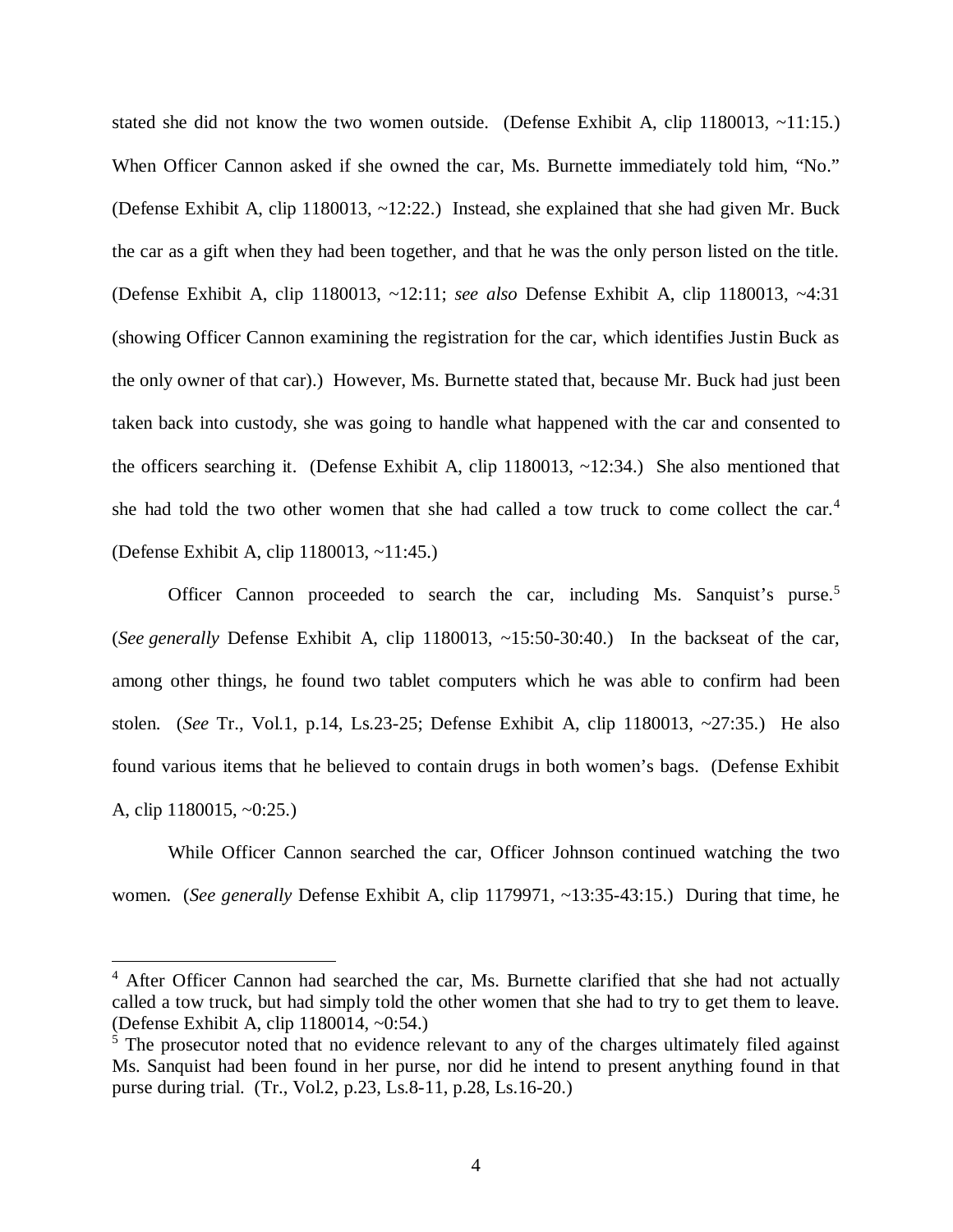noticed Ms. Sanquist drop something and cover it with her foot. (Tr., Vol.1, p.51, L.19 - p.53, L.15.) He eventually mentioned the fact to Officer Cannon, who called Ms. Sanquist over to talk with him. (Defense Exhibit A, clip 1179971, ~43:33.) When she did so, Officer Cannon picked up a baggie from the ground. (Defense Exhibit A, clip  $1180015$ ,  $\sim$  5:20.) The contents of that baggie tested positive for methamphetamine. (Tr., Vol.1, p.23, L.20 - p.24, L.1.) The officers ultimately arrested both women. (Defense Exhibit A, clip 1180015, ~6:00, 10:27.)

Upon searching Ms. Bulger, officers found an identification card which gave her name as Jennifer Arnold. (Tr., Vol.1, p.41, L.25 - p.42, L.2.) A check for warrants revealed an outstanding warrant for Ms. Arnold. (Tr., Vol.1, p.42, Ls.16-20.)

The State charged Ms. Sanquist with possession of a controlled substance for the baggie under her shoe, concealing evidence, and possession of stolen property. (R., pp.69-70.) She moved to suppress all the evidence found and the statements she made during the investigative detention, arguing that the officers had unlawfully extended that detention. (R., p.76.) The prosecutor responded that prolonging the detention was justified because both women had given officers a false name for the woman in the front passenger seat, and that Ms. Sanquist could not challenge the seizure and search of the baggie under her foot because she had abandoned it.  $(Aug. pp.2-3.)^6$  $(Aug. pp.2-3.)^6$ 

The district court ultimately denied Ms. Sanquist's motion to suppress. (Tr., Vol.2, p.25, Ls.7-8.) It concluded that the officers initially had a right to investigate the two women based on the report of unknown, suspicious individuals in the parking lot. (Tr., Vol.2, p.25, Ls.11-24.) Therefore, it found the detention up through the point where Officer Cannon asked to search

<span id="page-8-0"></span><sup>&</sup>lt;sup>6</sup> A motion to augment the appellate record with a copy of the State's response to Ms. Sanquist's motion to suppress has been filed contemporaneously with this brief.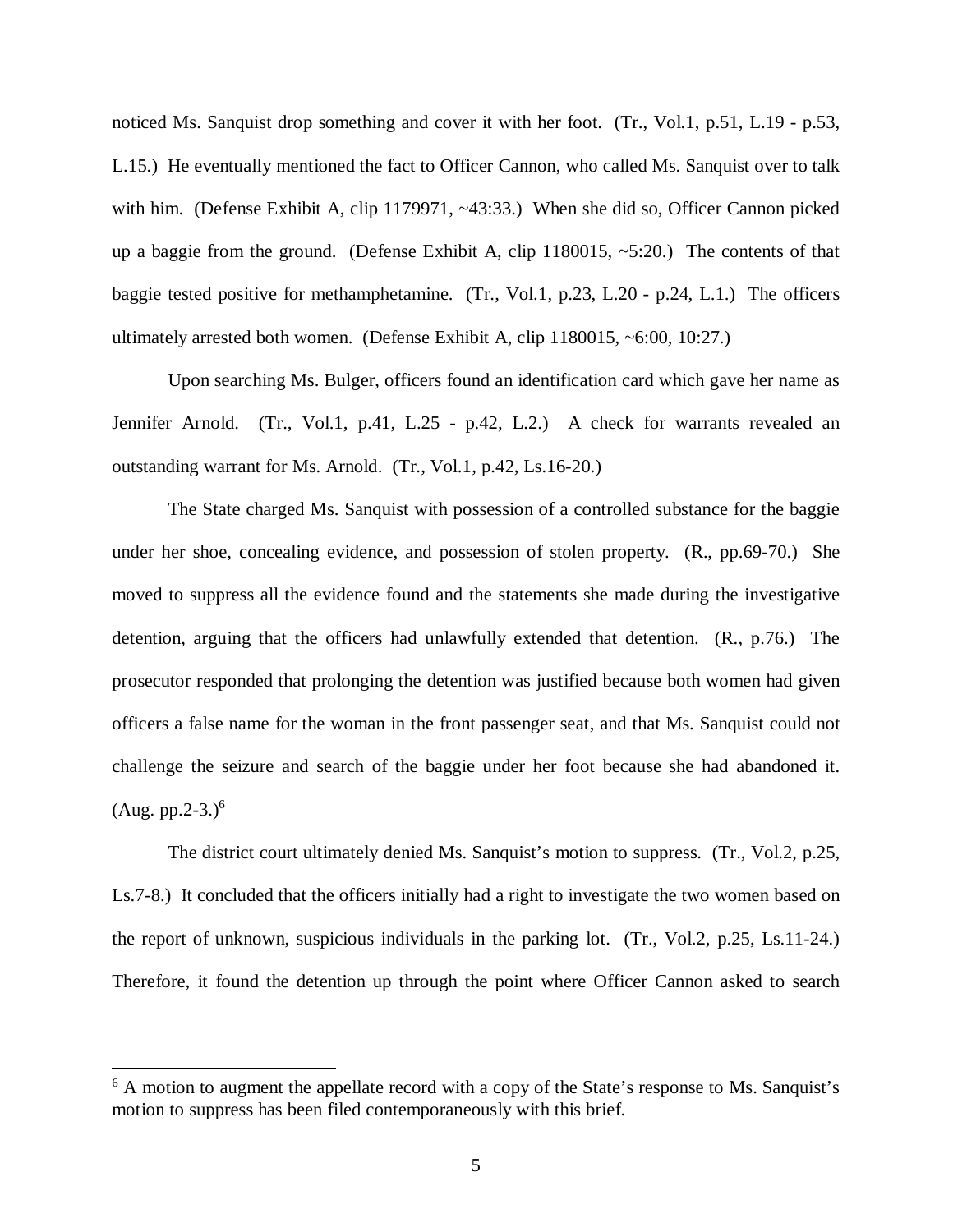Ms. Sanquist's purse was justified as part of that investigation.<sup>[7](#page-9-0)</sup> (Tr., Vol.2, p.25, L.24 - p.26, 7.) The district court also concluded the officers had reasonable suspicion to believe the name both had given for the woman in the front passenger seat was false, and that those false statements were cause to detain both women further because they amounted to crimes committed in the officers' presence. (Tr., Vol.2, p.27, Ls.8-24.) It found that cause remained in place through the time Ms. Sanquist dropped the baggie on the ground. (Tr., Vol.2, p.28, Ls.3-6.)

Ms. Sanquist subsequently entered a conditional guilty plea wherein she reserved her right to appeal the district court's decision on her motion to suppress. (R., p.92; Tr., Vol.3, p.2, Ls.17-19.) In exchange for her guilty pleas, the State agreed, *inter alia*, to reduce the concealing evidence charge to a misdemeanor. (R., p.92; Tr., Vol.3, p.3, L.24 - p.4, L.2.) The district court ultimately imposed a unified sentence of four years, with two years fixed, on the possession charge, and concurrent ninety-day sentences on the two misdemeanors, all of which it suspended for an aggregate three-year term of probation. (R., pp.96-101.) Ms. Sanquist filed a notice of appeal timely from the judgments of conviction. (R., pp.105-07.)

<span id="page-9-0"></span><sup>&</sup>lt;sup>7</sup> Judge Mitchell also inferred that Ms. Sanquist had consented to the search of her purse based on "what little I could hear and see" on the video. (Tr., Vol.2, p.26, Ls.3-19; *compare* Defense Exhibit A, clip 1180013, ~9:00 (showing Ms. Sanquist say, "No, you may not" in response to the request to search her purse); Tr., Vol.1, p.38, Ls.10-11 (Officer Cannon testifying he did not have permission to a search of her purse).) It is not entirely clear to which video clip the judge was referring. (*See generally* Tr., Vol.2, p.26, Ls.3-19.) However, when defense counsel pointed out that the video clips showed Ms. Sanquist saying "No," the judge agreed to review to the exhibits. (Tr., Vol.2, p.26, L.20 - p.27, L.4.) He noted if, indeed, Ms. Sanquist had not consented, that might change his ruling on the motion. (Tr., p.28, Ls.8-10.) However, he also noted that none of the charges against Ms. Sanquist were based on evidence found in her purse. (Tr., Vol.2, p.28, Ls.8-22.) He did not provide any further clarification as to his finding of whether Ms. Sanquist consented to a search of her purse or not. (*See generally* R., Tr.)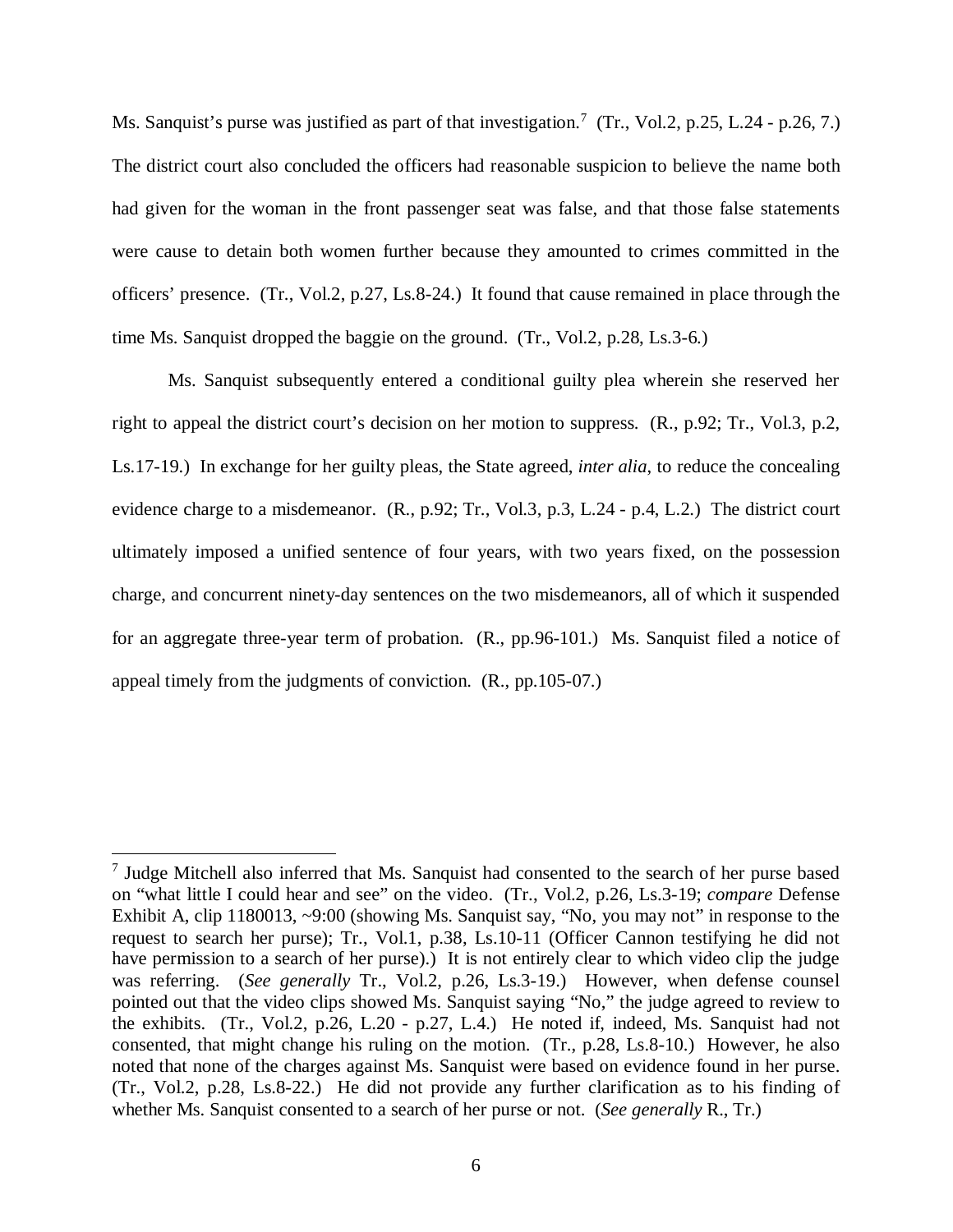# ISSUE

Whether the district court erred by denying Ms. Sanquist's motion to suppress the evidence discovered as a result of an unlawfully-extended detention.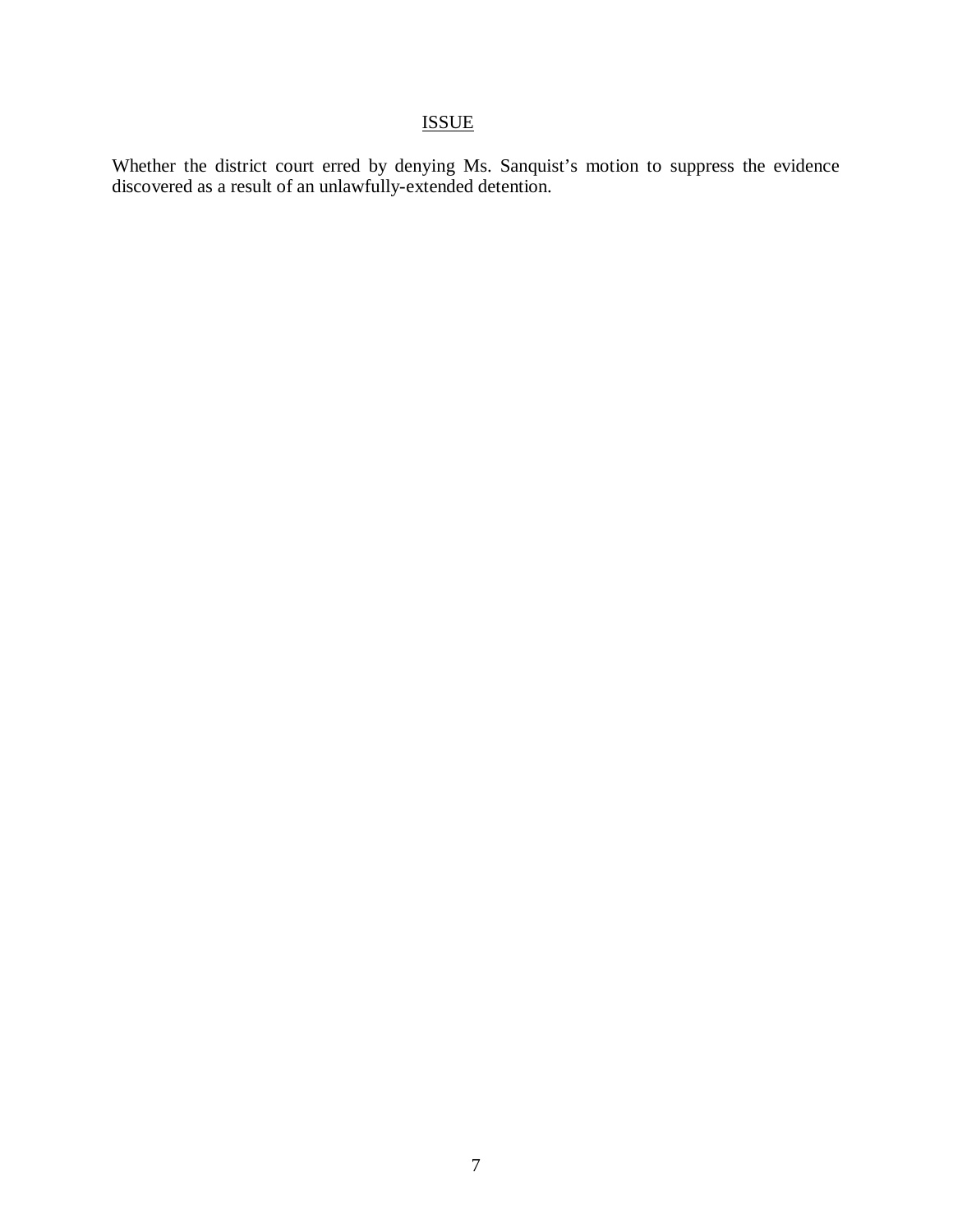#### ARGUMENT

### The District Court Erred By Denying Ms. Sanquist's Motion To Suppress The Evidence Discovered As A Result Of An Unlawfully-Extended Detention

#### A. Standard Of Review

The standard of review in regard to the district court's denial of a motion to suppress is bifurcated, with the appellate court deferring to the district court's findings of fact which are not clearly erroneous, but freely reviewing its conclusions of law. *State v. Bishop*, 146 Idaho 804, 810 (2009).

### B. The Officers Did Not Have Reasonable Suspicion To Continue The Investigative Detention Once The Police Database Corroborated The Information They Had Been Given About The Women's Names

The Fourth Amendment protects people against unreasonable searches and seizures. U.S. CONST. amend IV. Warrantless seizures are presumptively unreasonable, though the State can overcome that presumption by demonstrating the facts fall into one of the well-recognized exceptions to the warrant requirement. *State v. Wulff*, 157 Idaho 416, 419 (2014).

One such exception is the investigatory detention, which allows an officer to briefly stop a suspicious person in order to determine that person's identity or to maintain the *status quo* while gathering relevant information. *Adams v. Williams*, 407 U.S. 143, 145-46 (1972) (citing, *inter alia*, *Terry v. Ohio*, 392 U.S. 1, 21-22 (1968)). However, such detentions are limited in scope and only permissible insofar as the officer has reasonable and articulable suspicion that the person has committed or is about to commit a crime. *State v. Rawlings*, 121 Idaho 930, 932 (1992); *accord Florida v. Royer*, 460 U.S. 491, 497-98 (1983); *State v. Zapp*, 108 Idaho 723, 726 (Ct. App. 1985).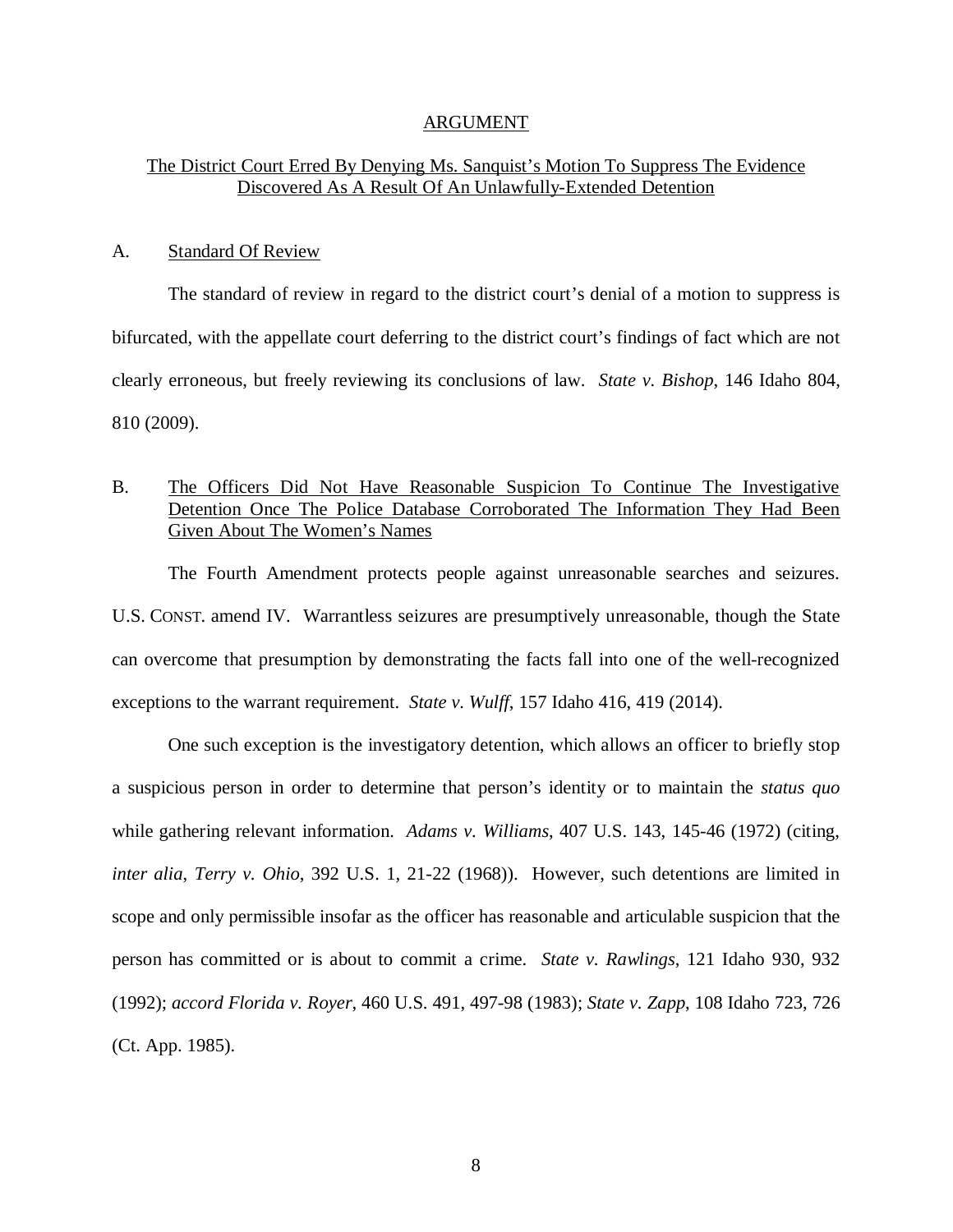In that context, a deliberately-false response to a police officer's questions, made while the officer is not already investigating the commission of a crime and while the subject of the question is not otherwise-obligated to give an answer, does not constitute a crime under Idaho's statutes. *State v. Brandstetter*, 127 Idaho 885, 888 (Ct. App. 1995); *see* I.C. §§ 18-705, 18- 5413(2). Therefore, the district court's conclusion – that there was probable cause for the officers to believe the ultimately-false, but initially-confirmed responses were a crime committed in their presence (Tr., Vol.2, p.27, Ls.8-24.) – is directly contrary to Idaho's statutes and case law.

The district court's reliance on the fact that those responses were ultimately revealed to be false is particularly troubling in this case, since the officers did not *know* the information was false until after they arrested Ms. Sanquist's companion and found her identification while searching her person. (*See* Tr., Vol.1, p.41, L.20 - p.42, L.2.) That is because the determination of whether reasonable suspicion exists must be based on the information *known* to the officers at the time they detain the person. *See, e.g., Bishop*, 146 Idaho at 811.

At the critical moment – the point at which the officers extended the detention of Ms. Sanquist and her companion – the only information the officers *knew* was that the police database *corroborated* the information they had been given. *Compare State v. Pachosa*, 160 Idaho 35, 39 (2016) (holding that the district court should have considered the fact that the officer had run the given name and date of birth through the police database and no profile was found even though one should have been found if the information was accurate in determining whether reasonable suspicion existed to prolong the detention); *State v. Zuniga*, 143 Idaho 431, 436 (Ct. App. 2006) (noting the district court properly considered the fact that a given name did not appear in the police database in determining there was reasonable suspicion to support an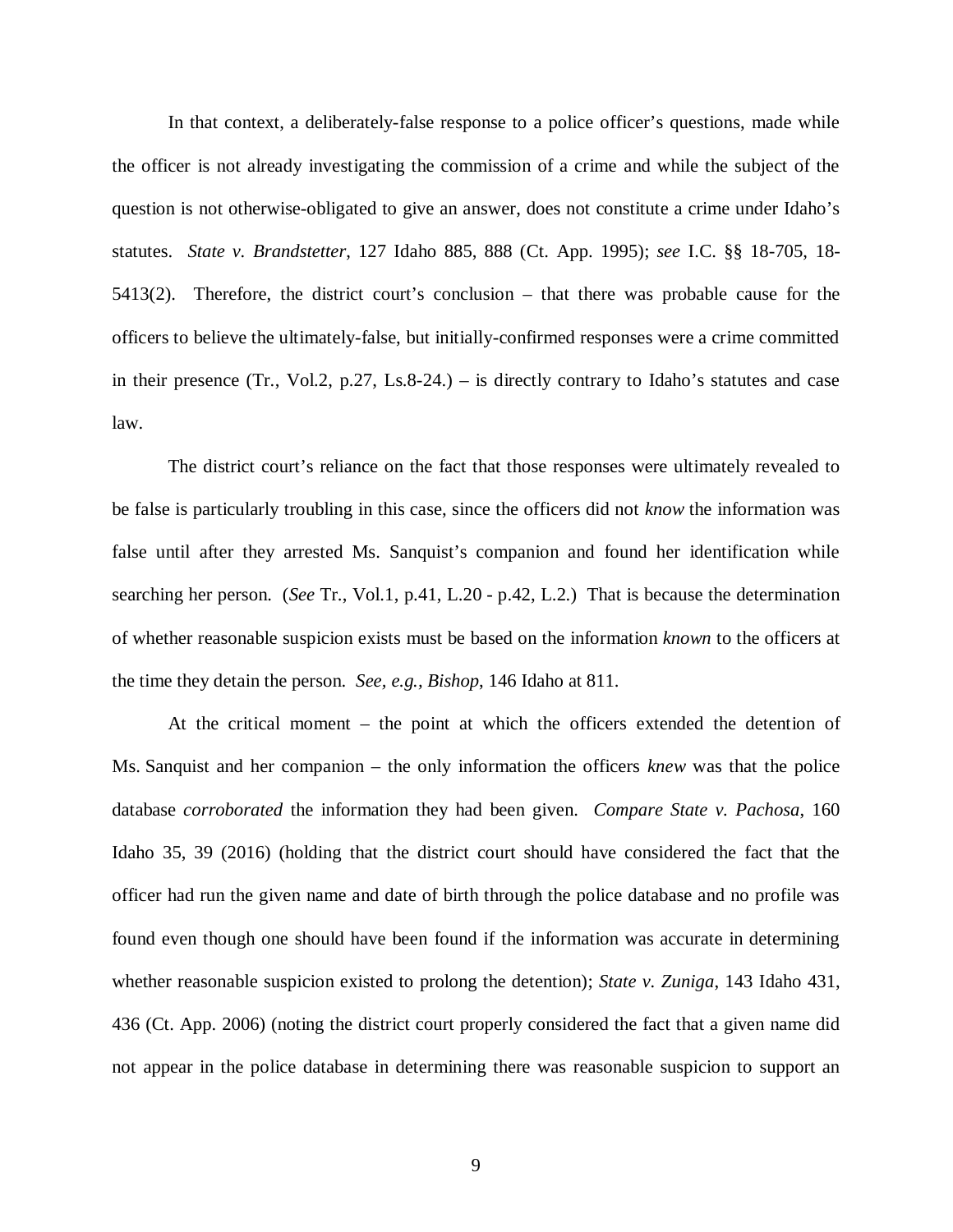investigative detention). Thus, the falsity of the responses in this case is not properly considered because it is not part of the relevant circumstances – the facts known to the officers at the time they acted.

Rather, the officers' suspicion that, despite being corroborated by the police database, the information the two women had given was false, was a mere hunch. Such hunches do not constitute a valid, reasonable basis for continuing to detain them regardless of whether they are ultimately proved correct. *See Bishop*, 146 Idaho at 811 (reiterating that officers cannot detain a person based only on a mere hunch or "'inchoate suspicion and unparticularized suspicion'") (quoting *Alabama v. White*, 496 U.S. 325, 329 (1990)); *accord United States v. Sokolow*, 490 U.S. 1, 16 (1989) ("For law enforcement officers to base a search, even in part, on a 'pop' guess . . . stretches the concept of reasonable suspicion beyond recognition . . . .") (Marshall, J., dissenting).

What is permitted under the Fourth Amendment when a person's answers to the officer's questions about his identity in such situations lack "the ring of truth," is to detain the person only so far as is necessary to determine the person's identity and ascertain whether outstanding warrants exist. *Zapp*, 108 Idaho at 727. However, once the reasonable suspicions about a person's identity are adequately addressed, such as when the police database clears a given name, the officers do not have authority to continue detaining the person or search her property. *See id*.; *accord Rodriguez v. United States*, \_\_\_ U.S. \_\_\_, 135 S. Ct. 1609, 1614 (2015) (explaining that the permissible scope of an investigative detention is determined by the seizure's "mission," and authority for the seizure ends when tasks tied to addressing that mission "are—or reasonably should have been—completed"); *State v. Sheldon*, 139 Idaho 980, 983 (Ct. App. 2003) (reiterating that the scope of an investigative detention must be closely related to the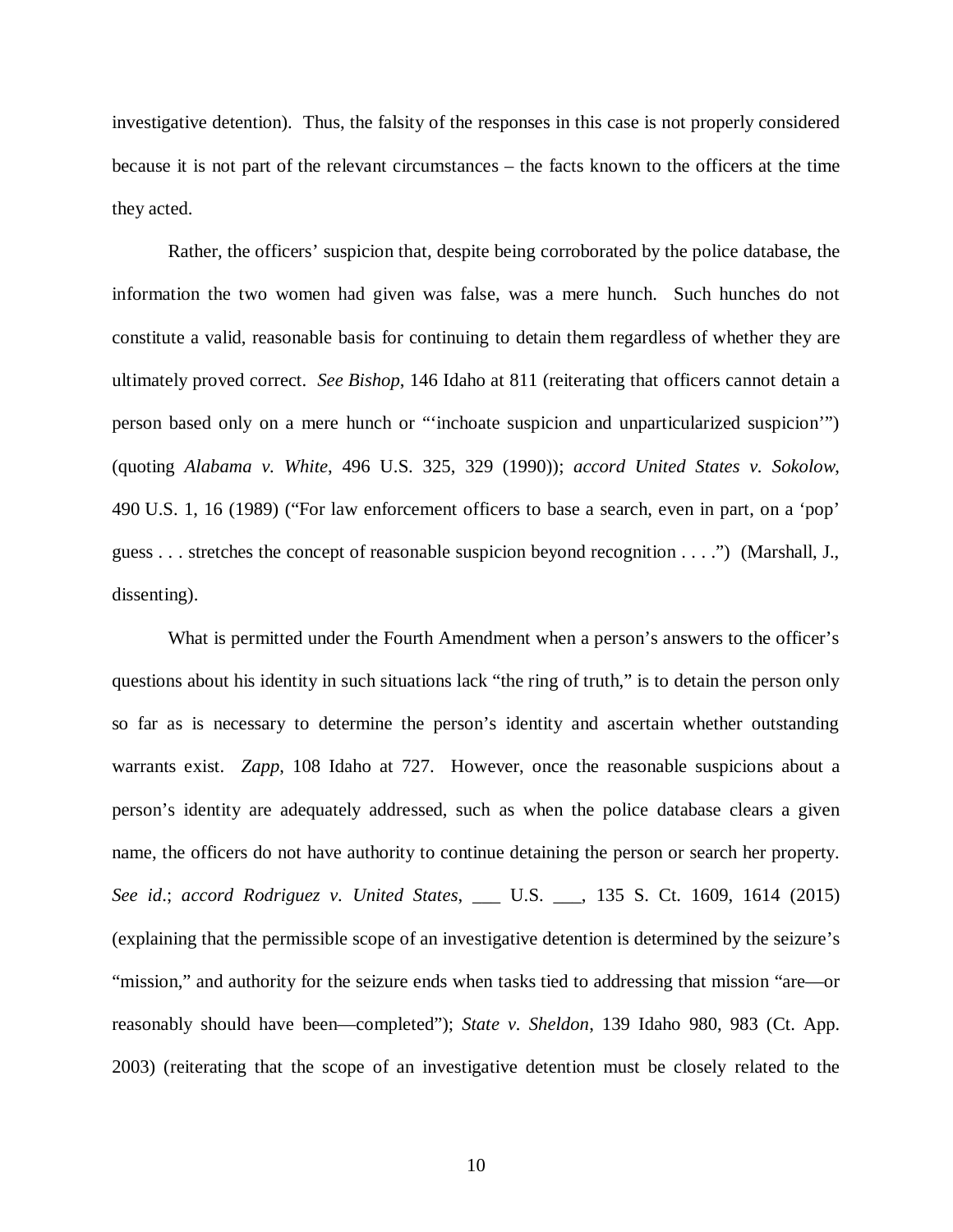purpose for which it was initiated unless "the detaining officer can point to specific and articulable facts" which would justify expanding that detention to unrelated purposes) (internal quotation omitted).

In fact, the situation Ms. Sanquist's case presents is very similar to the situation the Court of Appeals addressed in *Zapp*. In *Zapp*, the defendant arrived unannounced at his friend's house, where officers were wrapping up arresting his friend for possessing marijuana. *Zapp*, 108 Idaho at 725. When the officers opened the door for Mr. Zapp, he came into the house carrying a can of beer and a paper sack. *Id*. An investigative detention ensued, during which the officers asked Mr. Zapp for his identification. *Id*. Mr. Zapp said he did not have any identification on him, but he gave a name and address when officers asked for that instead. *Id*. There was no indication as to whether the officers checked the information Mr. Zapp gave against the police database. *See generally Zapp*, 108 Idaho 723.

However, the officers continued to question Mr. Zapp because they did not recognize the street address he had given. *Id*. He became nervous and unable to further answer their questions. *Id*. Eventually, after shining a light on him, officers noticed an outline of a wallet in his coat pocket. *Id*. Mr. Zapp produced an identification card from that wallet which revealed his true name and address. *Id*. The officers checked that name against the police database for warrants, but none were found. *Id*. The officers still continued to question Mr. Zapp, asking him what was in his sack. *Id.* Mr. Zapp answered, "Oh, nothing of interest.' The officer retorted, 'Well, that sparks my interest.'" *Id*. At that point, Mr. Zapp shrugged and offered the sack to the officer, who found marijuana inside it. *Id*. The officers then got a warrant to search Mr. Zapp's car and found more marijuana there. *Id*.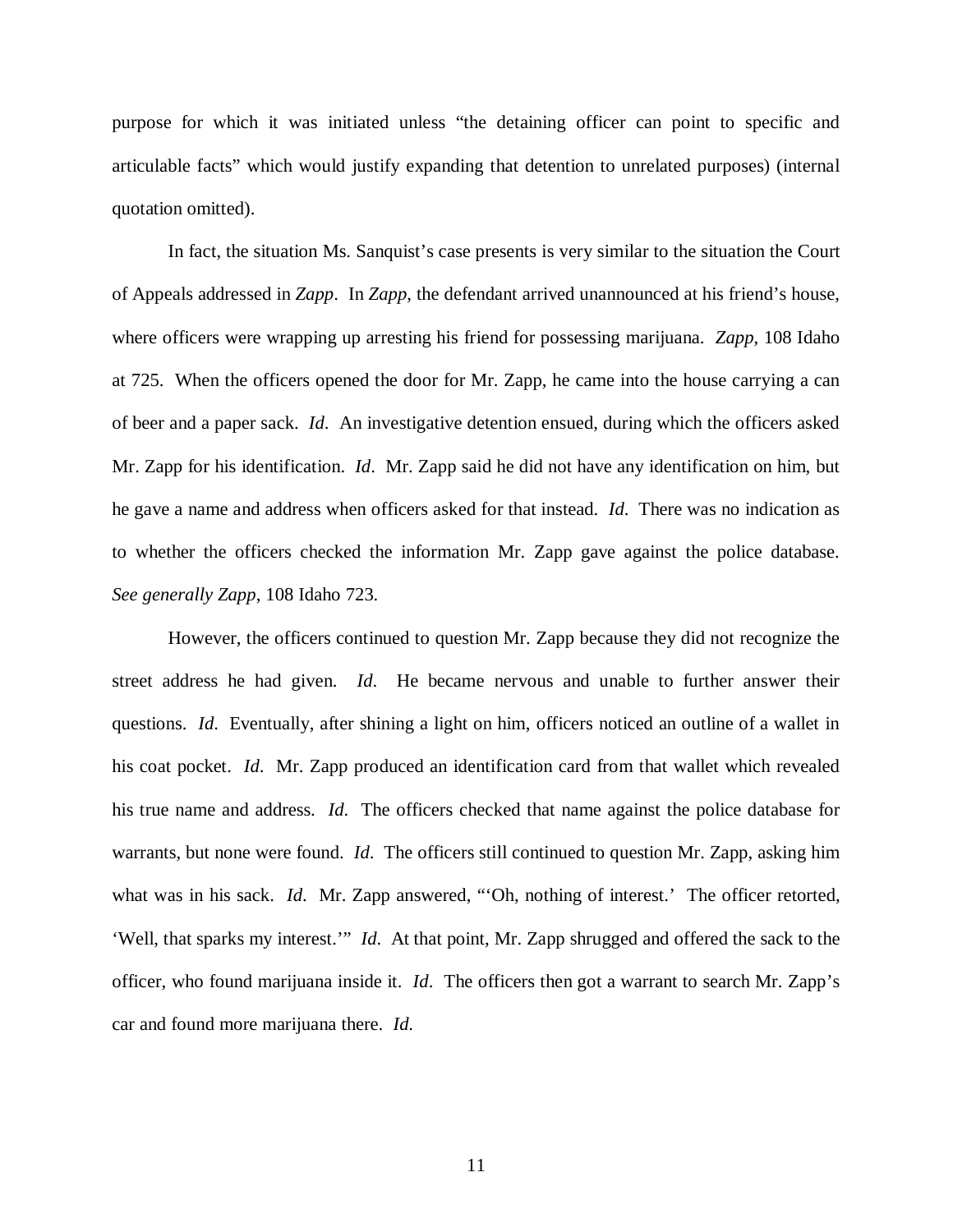The district court suppressed all the evidence in *Zapp*, finding the consent to search the sack was coerced, the warrantless search of the sack was not otherwise-justified, and that the evidence found in the car was tainted by the illegal search of the sack. *Id*. The Court of Appeals affirmed, holding that searches without probable cause are not authorized as part of this sort of investigative detention. *Id*. Thus, it held the search of Mr. Zapp's bag had been illegal because the officers lacked probable cause to believe the bag contained evidence of a crime. *See id*. Notably, the fact that Mr. Zapp's initial answers to the officers were, at that point, known to have been false did not provide probable cause to further detain him. *See id*.; *see also Brandstetter*, 127 Idaho at 888.

As in *Zapp*, officers initiated an investigative detention of Ms. Sanquist and her companion to determine their identities. Like Mr. Zapp, they both told officers they did not have identification on them, but gave answers when asked their names. Like Mr. Zapp, the name they gave in regard to Ms. Sanquist's companion was ultimately revealed to be false. However, when the officers here ran the given names through their database, it returned with profiles which matched Ms. Sanquist and her companion. Thus, the officers in this case had actually confirmed the information of which they had initially been suspicious. As a result, the initial purpose, the mission, of the stop was, or reasonably should have been, complete at that point, meaning there was no further *reasonable* basis to detain Ms. Sanquist and her companion.

That remains true despite the fact that Ms. Sanquist's companion had been nervous and unable to readily answer the officer's question about her birthdate. "A nervous demeanor during an encounter with law enforcement is of limited significance in establishing the presence of reasonable suspicion because it is common for people to exhibit signs of nervousness when confronted with law enforcement regardless of criminal activity," and therefore, signs of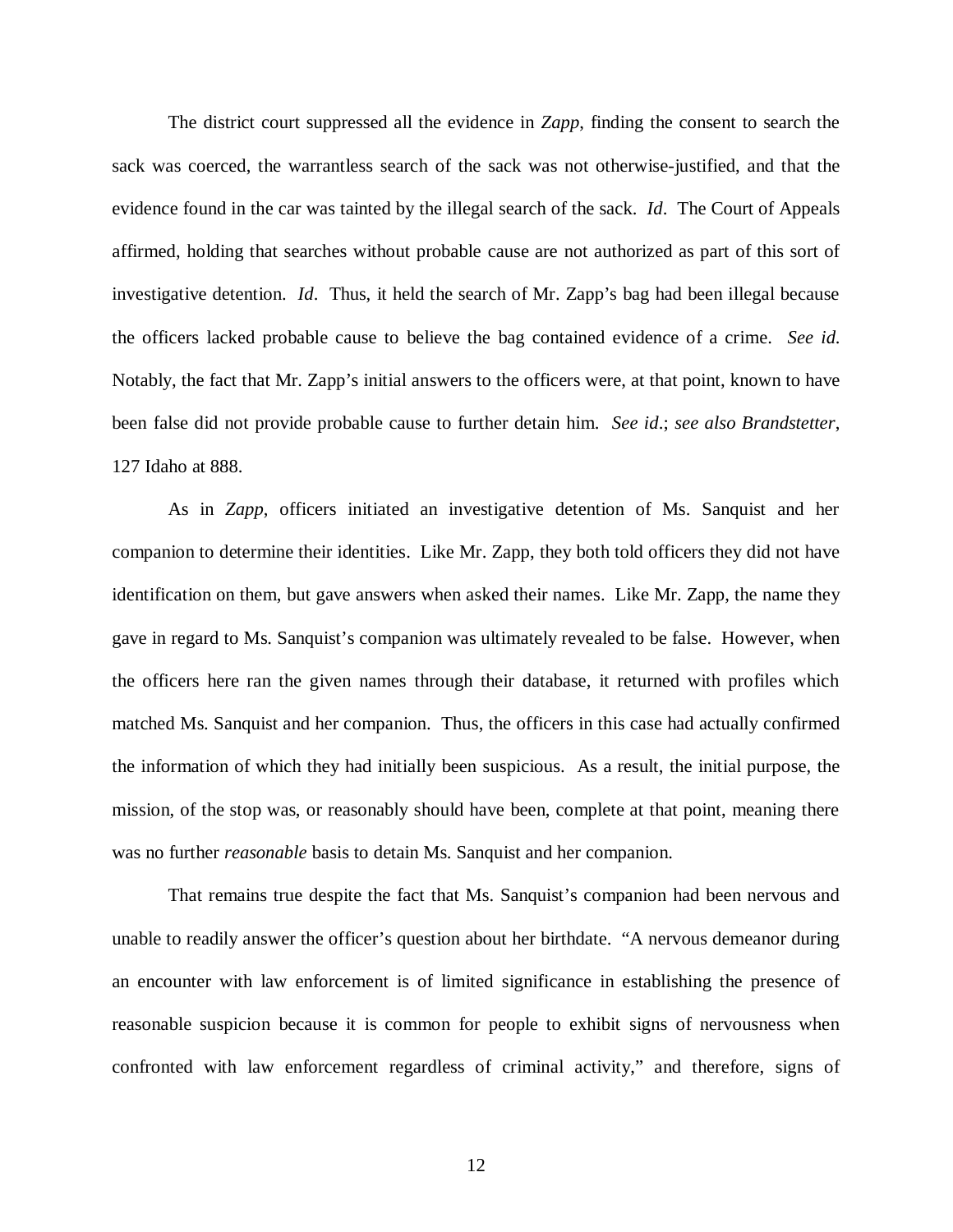nervousness, by themselves, are insufficient to establish reasonable suspicion. *State v. Neal*, 159 Idaho 919, \_\_\_, 367 P.3d 1231, 1236 (Ct. App. 2016); *compare Zapp*, 108 Idaho at 725-27 (holding there was no justification to continue detaining a person or search his belongings after clearing his name through the police database even though he had been nervous to the point of being unable to answer officers' questions). Thus, at the point the police database corroborated the information the officers had received, they had no specific, articulable facts which might justify continuing to detain the two women in this case. As such, continuing to detain them beyond that point based only on a hunch was unlawful.

And yet, the officers did continue to unlawfully detain Ms. Sanquist and her companion at that point. (*See* Tr., Vol.1, p.55, Ls.17-19 (Officer Johnson testified he was continuing to watch over Ms. Sanquist, who was not free to leave, during that time).) It was during that part of the detention that Officer Johnson testified he saw Ms. Sanquist drop the baggie and cover it with her foot. Because that occurred during the time when the detention was being unlawfully extended, Ms. Sanquist has the ability to challenge the seizure and subsequent search of that baggie even though she discarded it because, '[i]f the abandonment is caused by illegal police conduct, however, the abandonment is not voluntary." *State v. Harwood*, 133 Idaho 50, 52 (Ct. App. 1999); *accord State v. Ross*, 160 Idaho 757, 759-60 (Ct. App. 2016). In that scenario, "the defendant's actions were not truly their own, but were coerced and precipitated by the illegal police conduct." *State v. Schrecengost*, 134 Idaho 547, 550 (Ct. App. 2000); *compare Zapp*, 108 Idaho at 726 (holding that the consent obtained during an unlawfully-extended investigative detention in that case had been impermissibly coerced).

Since the baggie was only found as a result of the unlawfully-prolonged investigatory detention, the evidence found therein should have been suppressed as fruit of that poisonous tree.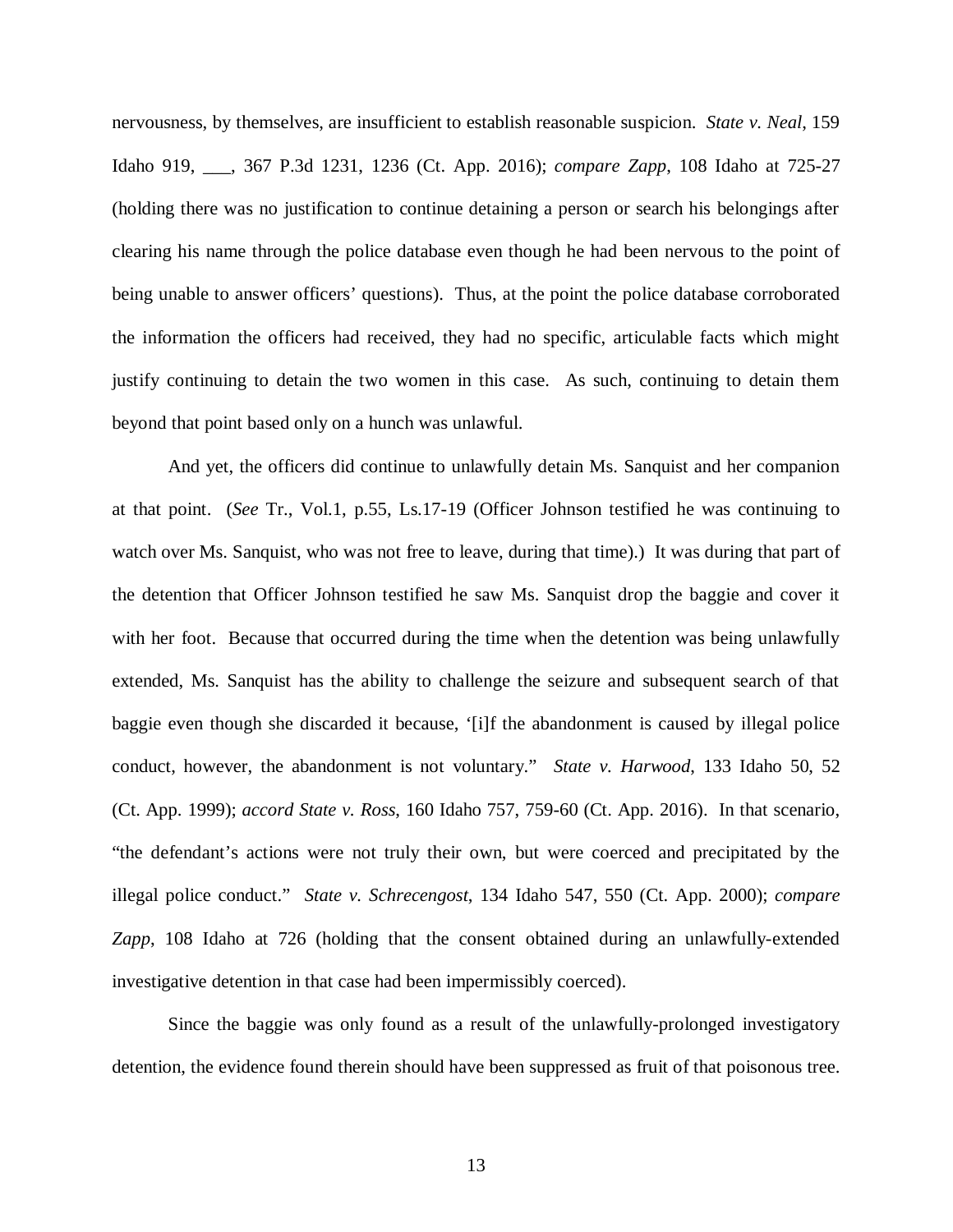*See Ross*, 160 Idaho at 760; *accord Wong Sun v. United States*, 371 U.S. 471, 484 (1963). Similarly, any statements Ms. Sanquist made after the detention had been unlawfully prolonged should have been suppressed as fruit of that poisonous tree. *See, e.g., Royer*, 460 U.S. at 501 (noting that "statements given during a period of illegal detention are inadmissible even though voluntarily given if they are the product of the illegal detention and not the result of an independent act of free will"). The district court's order denying her motion to that effect should be reversed.

#### **CONCLUSION**

Ms. Sanquist respectfully requests this Court reverse the order denying her motion to suppress, vacate her conviction, and remand this case for further proceedings.

DATED this 22<sup>nd</sup> day of December, 2017.

\_\_\_\_\_\_\_\_\_\_/s/\_\_\_\_\_\_\_\_\_\_\_\_\_\_\_

BRIAN R. DICKSON Deputy State Appellate Public Defender